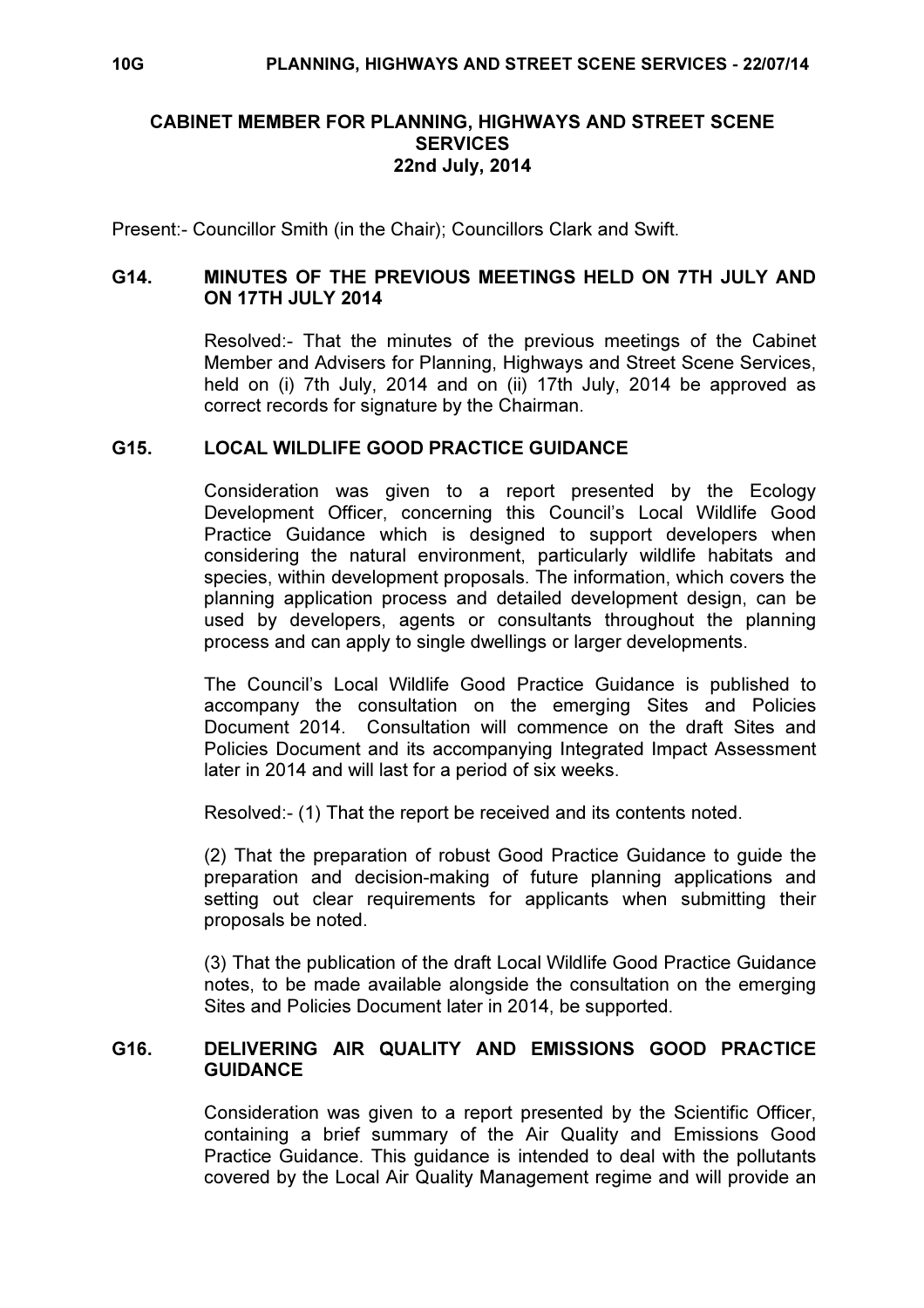improved template for integrating air quality considerations into land use planning and development management policies with the aim of reducing the emissions from road transport. The draft Air Quality and Emissions Good Practice Guidance will be published to accompany the consultation on the emerging Sites and Policies Document 2014. Consultation on the draft Sites and Policies Document and its accompanying Integrated Impact Assessment will commence later in 2014 and will last for a period of six weeks.

Members requested a further briefing about the various initiatives planned and already taking place to improve air quality in the Rotherham Borough area.

It was noted that there will be further consideration of the way in which the guidance is presented, for the benefit of the determination of future applications for planning permission.

Resolved:- (1) That the report be received and its contents noted.

(2) That the preparation of robust Good Practice Guidance to guide the preparation and decision-making of future planning applications and setting out clear requirements for applicants when submitting their proposals be noted.

(3) That the publication of the draft Air Quality and Emissions Good Practice Guidance notes, to be made available alongside the consultation on the emerging Sites and Policies Document later in 2014, be supported.

# G17. TRANSPORT ASSESSMENTS, TRAVEL PLANS AND PARKING STANDARDS: GOOD PRACTICE GUIDANCE

 Consideration was given to a report presented by the Transportation Officer, providing an overview of the good practice guidance document which has been drafted to encompass existing advice to developers on transport issues in support of the Rotherham Local Plan. The Transport Assessments, Travel Plans and Parking Standards Draft Good Practice Guidance is published to accompany the consultation on the emerging Sites and Policies Document 2014. Consultation will commence on the draft Sites and Policies Document and its accompanying Integrated Impact Assessment later this year and will last for a period of six weeks.

Resolved:- (1) That the report be received and its contents noted.

(2) That the preparation of robust Good Practice Guidance to guide the preparation and decision-making of future planning applications and setting out clear requirements for applicants when submitting their proposals be noted.

(3) That the publication of the draft Transport Assessments, Travel Plans and Parking Standards Good Practice Guidance note, to be made